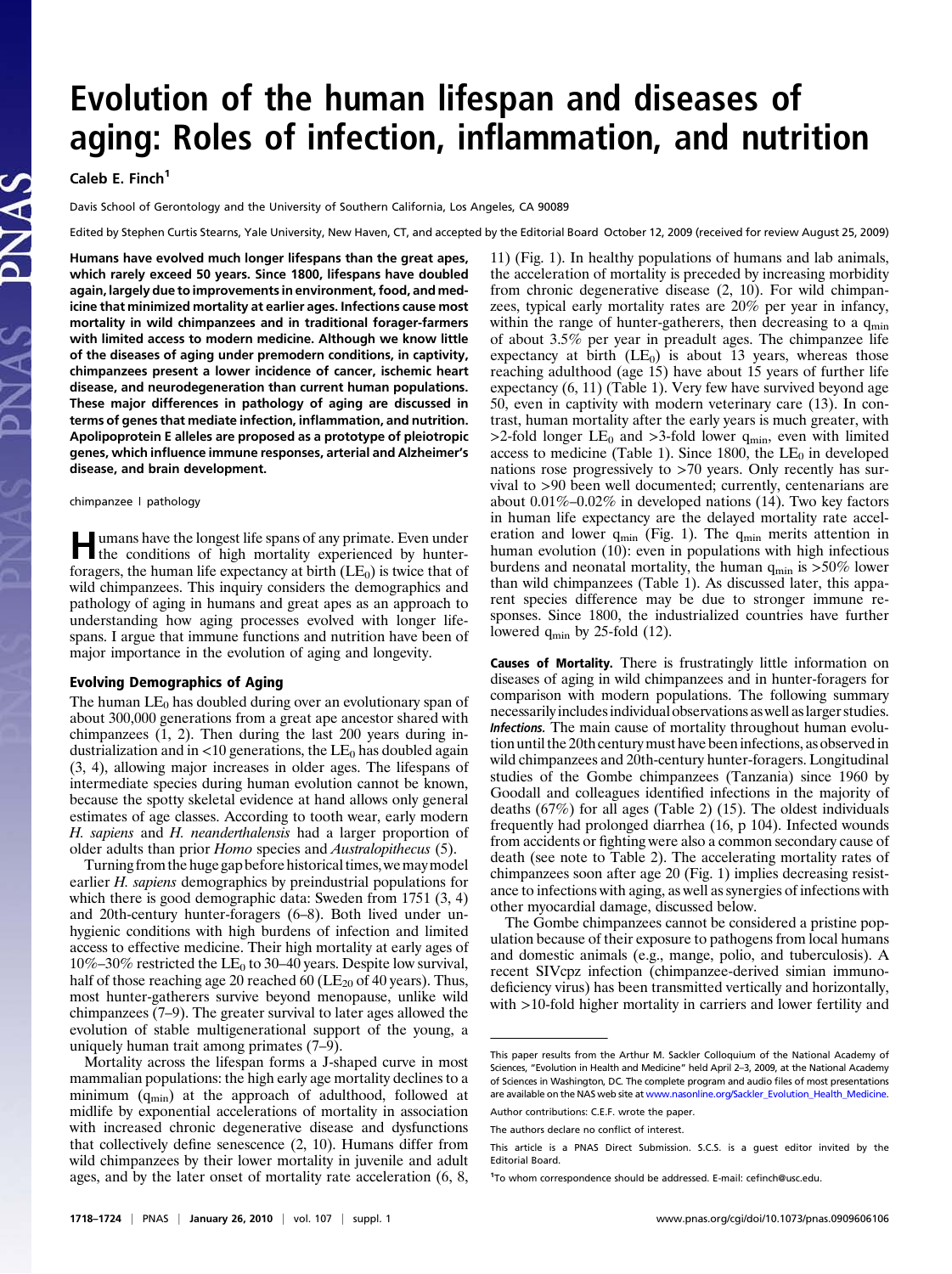

Fig. 1. Demographic comparisons of wild chimpanzees with human populations living under poor hygiene and with little access to medicine. [Reproduced with permission from ref. 6 (Copyright 2000, John Wiley & Sons).] (A) Survival curves. (B) Age-specific mortality. At all ages after infancy, chimpanzees have higher mortality than the Ache and show acceleration of mortality at least 20 years earlier.

infant survival (17). End stages had depletion of  $CD4^+$  T cells and secondary infections, like human HIV. There may be no remaining truly isolated chimpanzee population in which to evaluate pathogen loads and mortality causes, because of increased commercial activity and warfare. There is no detailed profile of native infectious agents in any wild primate population (18)

Human forager-farmers traditionalists with limited access to modern medicine also show infections as a main cause of death (72%) (Table 1) (7, 19). These human populations, although relatively isolated, also had tuberculosis and other pathogenic infections (7) that are unlikely to have been indigenous (20). Notably unlike chimpanzees, a definitive proportion of elderly foragerfarmers age 60 or older died from nonspecific senescent causes.

Before the 18th century, there are no national or regional statistical data on mortality rates by age group or causes of death. In the ancient Greco-Roman world, demographic reconstructions agree on short  $LE_0$  ranging 20–35 years (21, 22). These calculations are based on tombstone epitaphs and graveyard samples, which are notoriously unrepresentative  $(21–23)$ . It may be concluded that few in this era lived longer than 90 years, which is the upper age limit validated in hunter-gatherer-foragers (6, 7). Contagious infections and septic wounds are likely to have been the major causes of death in ancient populations living under unsanitary conditions (2, 21, 22).

The high incidence of infectious causes of death among 20thcentury hunter-gathers resembles pre-20th-century populations, where infections, directly or indirectly, were major causes of adult deaths. In national data for England and Wales of 1861, for example, infections caused 25% of female deaths before age 40 (24). Almost all deaths before age 5 were due to infections (9, 24, 25). The much lower  $q_{\min}$  for humans than chimpanzees (Table 1) suggests corresponding differences of immunological functions, as described later. Data on cause of death for juvenile ages are needed to evaluate the contribution to mortality from transmissible infections, septic wounds from in-group aggression and accidents, and from predation to which subadults are more vulnerable by smaller size and lack of experience.

Exposure to chronic infections and inflammation has major ramifications for aging processes through 2 main fronts: immunosenescence and synergies with chronic diseases that have inflammatory components. In brief, immunosenescence involves depletion of the limited pool of naïve T cells acquired during maturation. During antigenic exposure across life, the pool of memory T cell  $(CD8<sup>+</sup> CD28<sup>-</sup> T$  cells) increases progressively, at least in part from antigenic stimulation by common infections e.g., CMV, HSV, influenza (2, 26–28). A subgroup of elderly with the "immune risk" phenotype for higher mortality have relative depletion of  $CD2\hat{8}^+$  T cells and memory T cells with telomere erosion, increased cytokine expression, and other markers of cellular immunosenescence. Because HIV is associated with accelerated memory T-cell accumulation and frailty (29), it is predicted that immunosenescence will be accelerated in the hunter-gatherers with high infectious loads (Table 2).

The associations of high early mortality and shorter life expectancy in historical populations give important clues to early human evolution in highly infectious environments. Crimmins and I examined Sweden and several other 19th-century European populations that had high early age mortality from infections. The correlations of mortality before age 5 with mortality at age 70 were much stronger for birth cohorts than for the periods (5, 25). We proposed a "cohort morbidity hypothesis" in which survivors of early infections carried higher inflammatory loads, which promote chronic diseases with inflammatory components, such as cardiovascular disease. Atherosclerosis, for example, begins before birth, with accumulating lipids, monocytes, and local oxidative damage; "fetal programming" from maternal diet, cholesterol, and stress can influence the later progression of arterial degeneration (2, 30, 31). Higher mortality of elderly to infections could also be involved in cohort effects, e.g., cytomegalovirus (CMV) infections are associated with immunosenescence and cardiovascular disease (2, 32). The progressive reduction of mortality at later ages in birth cohorts with better early survival is likely to involve complex interactions of atherosclerosis and immunity (2).

To further evaluate relationships between infectious exposure and accelerated aging, we examined the 1918 U.S. influenza pandemic for birth cohorts exposed pre- and postnatally (31). Most deaths were secondary to bacterial infections that caused severe pneumonia. This population was considered well-nourished, unlike earlier European cohorts. Specific prenatal influences were found on later aging: the cohort exposed prenatally to the peak pandemic in 1918 had 25% excess ischemic heart disease 60–82 years later, relative to flanking birth quarters. Moreover, the 1919 birth cohort had lower educational achievement and was slightly shorter at WWII enlistment. Because influenza rarely invades the placenta or fetus, these effects may involve stress effects on the fetus with elevations of maternal cortisol and IL-6, and imprinting of the fetal genome (reviewed in ref. 31). Apparently, even brief maternal infections without malnutrition impair postnatal growth and accelerate cardiovascular aging. These findings also extend the Barker theory of developmental origins of adult diseases of aging to effects of stress on the fetus from maternal infections.

Arterial disease. We cannot know the incidence of arterial disease or cancer in pre-20th-century populations because there are no population-based clinical data. Nonetheless, there are indications of arterial diseases in early historical human populations. For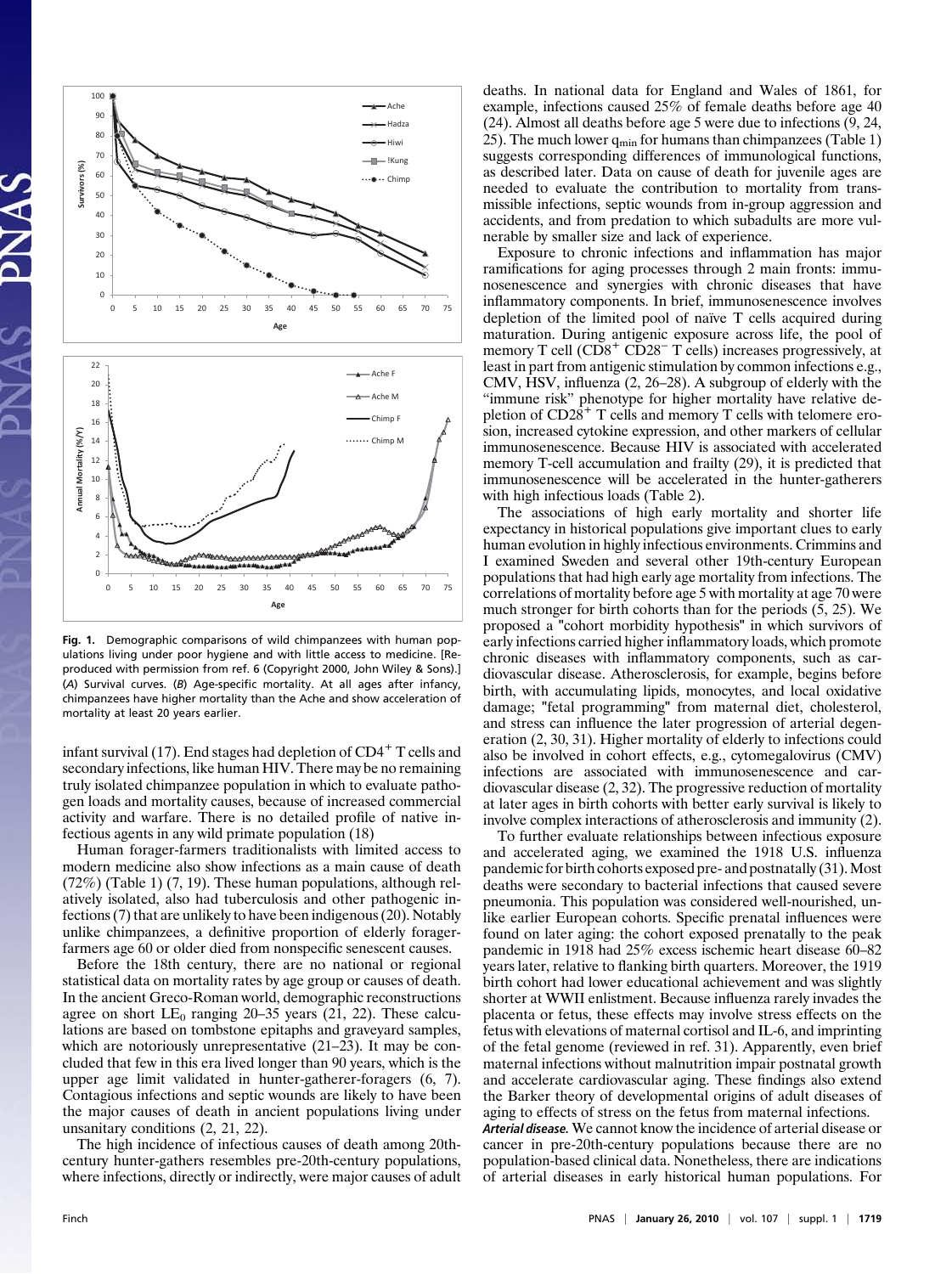#### Table 1. Comparative demographics of chimpanzees and humans

|                                              | $LE_0$ , years <sup>b</sup> | Infant<br>mortality, % | $LE_{\text{adult}}$<br>vears <sup>b</sup> | q <sub>min</sub> , %<br>per year <sup>c</sup> | Age,<br>vears | Max.<br>lifespan |
|----------------------------------------------|-----------------------------|------------------------|-------------------------------------------|-----------------------------------------------|---------------|------------------|
| Chimpanzee (feral) (6)                       | 13                          | 0.20                   | 15                                        | 0.035                                         | 15            | $<$ 50           |
| Preindustrial populations                    |                             |                        |                                           |                                               |               |                  |
| Forager-horticulturalists (6-8) <sup>a</sup> | 33                          | 0.42                   | 40                                        | 0.012                                         | $11-20$       | <100             |
| Sweden 1751                                  | 35                          | 0.21                   | 40                                        | 0.0080                                        | $11 - 20$     | ?q               |
| Industrial populations with                  |                             |                        |                                           |                                               |               |                  |
| good nutrition, hygiene, and                 |                             |                        |                                           |                                               |               |                  |
| medicine (12)                                |                             |                        |                                           |                                               |               |                  |
| Sweden 1931                                  | 64                          | 0.06                   | 49                                        | 0.0008                                        | $11 - 20$     | >100             |
| Sweden 1978                                  | 72                          | 0.03                   | 56                                        | 0.0003                                        | $11 - 20$     |                  |
| Sweden 2007                                  | 79                          | 0.028                  | 61                                        |                                               |               |                  |

<sup>a</sup> Average of 5 nonacculturated groups (6, see table 2); values are rounded, sources in parentheses.

<sup>b</sup>LE<sub>adult</sub> used age 15 y for chimpanzee and 20 y for human (7, 8). The alleged 75+ age of the Hollywood chimpanzee Cheeta was recently discredited (13).

<sup>c</sup>q<sub>min</sub>, minimum mortality across the lifespan (see Fig. 1).<br><sup>d</sup>Rigorous analysis has disproven most claims of longevity

<sup>d</sup>Rigorous analysis has disproven most claims of longevity >100 years before the later 19th century, when birth records gave more certain identification (14). Sweden in 1751–1760 recorded 24 centenarians per million, which is considered erroneous because of poor records, although it is less than 20th-century norms of 100 centenarians per million; the number declined to 1 per million by 1851, which is still considered uncertain, despite improving records. The accepted record lifespan is 122 of Jeanne Calment, 1875–1997, although there are still skeptics.

arterial disease, the oldest case is the Tyrolean iceman from 5,300 years ago, who died accidentally at about age 45; CT imaging showed calcification of both carotid arteries and portions of aorta and iliac artery (33). Arterial disease was also described for Egyptian mummies from 3,500 years ago (18th Dynasty;  $n = 24$ ) (34, 35): 67% of large arteries were atherosclerotic; of these, 50% were calcified. In modern populations, arterial calcification is a high risk marker for vascular fatal events, with 4-fold more mortality in the following decade (36, 37). Coronary atherosclerosis was also found in mummies from dynastic Egypt (34, 38), China (1150 BCE), and Alaskan Inuit (430 CE) (39). Though these scattered samples cannot inform about the prevalence of atherosclerosis in historical populations or its contribution to mortality, they suggest that advanced atherosclerosis is not a modern condition.

For chimpanzees, the only histopathological data are from captives, which in earlier decades were exposed to varying conditions of husbandry and diet, including dairy products, which are not normal for wild chimpanzees. Up thru 1980, arterial fatty

# Table 2. Cause of death in feral chimpanzees and hunter-gatherers

|                    | Chimpanzees, % <sup>a</sup> | Traditional humans, % <sup>b</sup> |  |  |
|--------------------|-----------------------------|------------------------------------|--|--|
| <b>Infections</b>  | 67 (TB, polio, mange)       | 73                                 |  |  |
| Violence/accidents | 32                          | 17                                 |  |  |
| Senescence         |                             | 10                                 |  |  |

<sup>a</sup>Feral chimpanzees (Kasekela community of Gombe, Western Tanzania), studied by Jane Goodall and colleagues, 1960–2006, with 73 deaths across all ages (15, 16). This table excludes deaths from poaching and predation; deaths of dependent offspring from maternal death or disability; and from unknown causes. "Illness" represents the largest cause of death and includes polio, mange, and wasting, and respiratory conditions (epidemic and nonepidemic of 48%). Wasting is described as "a conglomerate of enteric diseases, parasitic infections, or perhaps cancer or AIDS-like disease"; some were positive for streptococci and nematode parasites. The life history of the oldest individuals is known in detail (15, 16). Two elderly males aged 41 (Evered and Huxley) died of infected wounds, which I represented as infections. The oldest death (Flo, aged 43) is described as "wasting ... likely secondary to senescence" (15).

<sup>b</sup>Hunter-gatherers and forager-farmers with limited access to modern medicine (8); 7 groups in the 20th century. Senescent deaths were scored for those >60 y, which may have included infections.

degeneration and sudden death from heart attack or stroke were widely noted as comparable to humans, as represented in these examples from a scattered literature (1). In one U.S. colony, on Yerkes' natural diet, all adults had cerebral arterial lesions, but no coronary lesions (40), whereas the majority of another colony had coronary lesions (41). Premature sudden death from myocardial infarcts was observed elsewhere in 2 young females, an 8-year-old on an unspecified diet (42), and a 10-year-old female with extreme hypercholesterolemia ( $\geq 600$  mg/dL serum) from a fatty diet (43). More generally, on typical primate diets before 1980, 80% of chimpanzees had elevated cholesterol (ca. 200–300 mg/dL serum) (1, table 3A). These levels would be considered high risk for cardiovascular events in humans.

Subsequent well-maintained colonies on more standardized diets are puzzlingly divergent for blood lipids: chimpanzees at Yerkes were hypercholesterolemic (44), whereas those at Phoenix had normal cholesterol (45). The Phoenix colony also reported changes in LDL and HDL subfractions that were offsetting in risk by clinical criteria. Other cardiovascular risk indicators included elevated fibrinogen, insulin, and  $Lp(a)$ ; the latter is a species difference, due to increased transcription of the  $Lp(a)$  gene (46). Markers of oxidation in blood-cell DNA and lipids were higher, though some antioxidants were lower relative to healthy young men. Despite these risk indicators, ischemic coronary artery disease has not been identified as the main cause of death in 3 other modern colonies, where most sudden deaths were attributed to congestive heart failure from fibrillation in association with myocardial fibrosis: Yerkes (44), Almagordo (47), and Southwest Foundation (48). Ischemic arterial disease was considered minor in most sudden deaths in these well-maintained colonies, in contrast to the earlier reports. However, myocardial fibrosis was also common in early colonies (40, 41).

Cancer. Chimpanzees and other primates in captivity appear to develop much less neoplasia than humans, as noted in earlier reviews (49–51) and supported by recent studies. To a first approximation, neoplasia was detected in <3% of adults up through older ages. Female chimpanzees from Yerkes and Southwest Foundation had more neoplasia than males, with notable prevalence of uterine leiomyomas (52). The leiomyomas and most other tumors were benign and arose after age 25. Remarkably, no spontaneous mammary carcinoma has been reported in the great apes. In males 25 years and older, benign prostatic hyperplasia is common, and associated with clinical-grade blood prostate-specific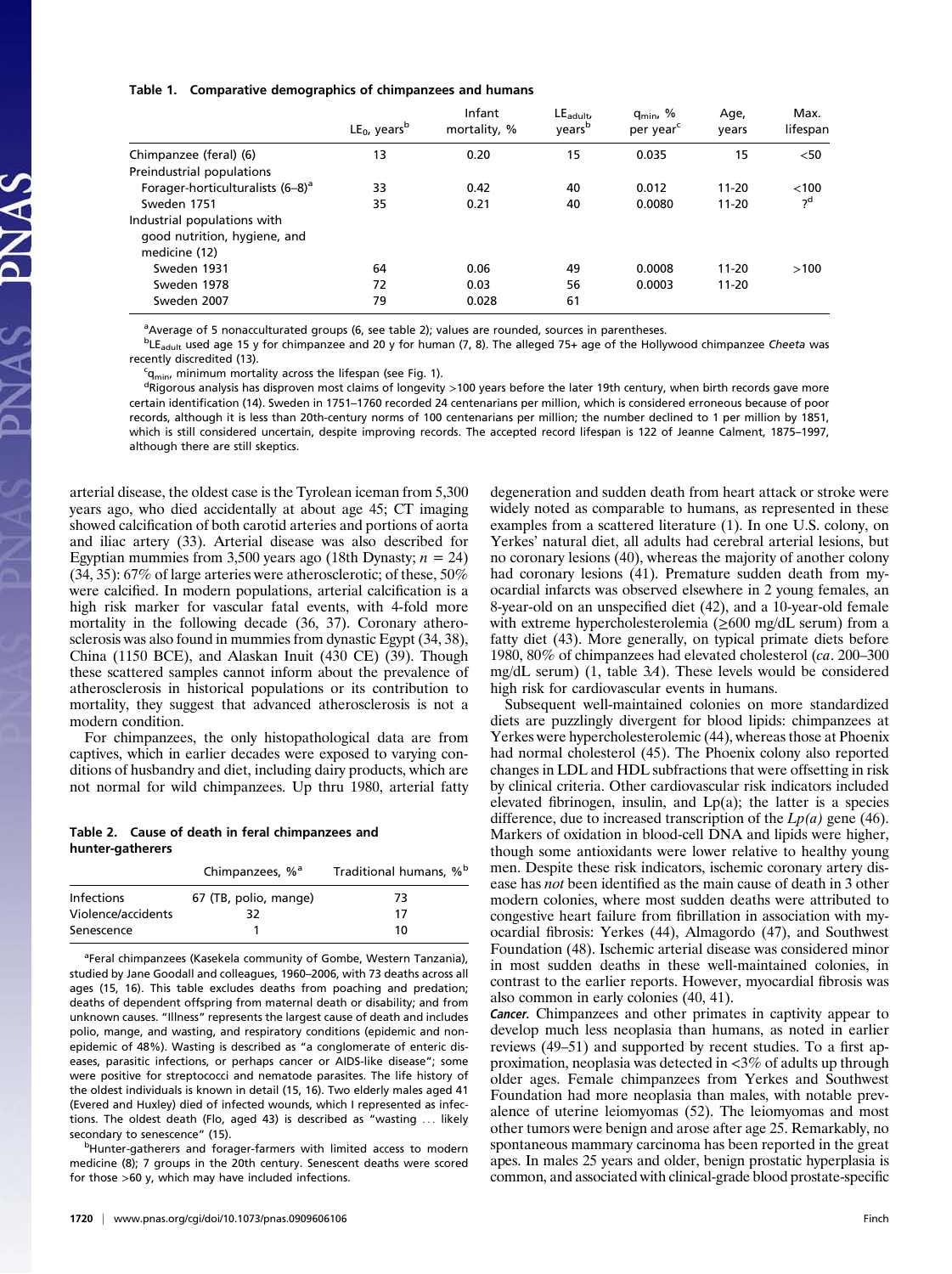antigen and urinary retention (53). Though prostate neoplasia was not reported (52, 54), later ages need study.

Other primate species also present a low incidence of neoplasia. Adult baboons and monkeys had <3% prevalence at necropsy of >10,000 animals from 3 colonies that included older ages (55–59). Prosimian neoplasia is similar,  $1\% - 3\%$  of adults (60). In view of the absence of mammary carcinoma in chimpanzees, the documentation of mammary carcinoma in prosimians and monkeys (references in ref. 60) give a mandate for continuing surveillance of aging chimpanzees. Provisionally, primate colonies have lower prevalence of malignancy than most modern human populations, e.g., the U.S. lifetime cancer risk was about 40% in 2007 (61). However, the above studies did not present data on the population at risk by age, needed for comparison with human populations. The surviving aging great apes are a vanishing resource because active breeding has been stopped in U.S. colonies. The absence of pregnancy also eliminates a protective factor for breast cancer in humans. There may be no way to obtain autopsy data on wild populations without supporting the bushmeat trade.

The paleopathology of neoplasia may only be approached in bone tumors, which persist in graveyard and fossil skeletons (62). In a large sample of adult bone (>3,500) specimens from pre-Roman Egypt and medieval Germany, about 0.5% of individuals at both sites had macroscopic tumors (>3,500 specimens), similar to that of England in 1900 (63). For comparison, 4,000 baboon autopsies yielded 1 osteoma and 1 osteosarcoma, suggesting a prevalence of  $\langle 0.1\%$  (55), again consistent with a lower incidence of other types of malignancies in primates than humans. I have not found reports on pathologically confirmed bone tumors in prehistoric human fossils.

Neurodegeneration. The neuropathology of aging in great apes is also surprising.Detailed studies of brains from chimpanzee, gorilla, and orangutan of 40 years or older concur on the rarity of Alzheimerlike neurodegenerative changes of neuronal loss, neuritic plaques (dense amyloid plaques with neuritic degeneration), and neurofibrillary degeneration with tau immunoreactivity (1, 64, 65). In contrast to the great apes, aging monkeys and a prosimian have shown more neurodegenerative changes with varying degrees of neurocytoskeletal abnormalities and amyloid deposits (1, 64–66) and cerebral atrophy (67, 68). Nonetheless, it was recent reported that a 41-year-old chimpanzee died after a stroke with the classic tau-positive neurofibrillary tangles with paired helical filaments (69). This individual also had obesity and chronic hypercholesterolemia. Despite the neurofibrillary tangles, other brain changes were mild: the diffuse amyloid deposits and the absence of major neuronal loss and neuritic plaques do not meet neuropathological criteria for Alzheimer's disease.

Possibly, hypercholesterolemia may promote a subset of Alzheimer-like changes in chimpanzees under some circumstances. In humans, the epidemiological and clinical links of obesity and blood cholesterol to Alzheimer's disease are complex and controversial. Variations of trace elements could be a factor. In rodent and rabbit models of Alzheimer's disease on cholesterolrich diets, trace iron intake may be a critical variable (70). Lead can also promote later formation of amyloid deposits in monkeys (71). However, none of the rodent or primate models has shown the extensive neuronal loss characteristic of human Alzheimer's disease by early clinical stages. Thus, Alzheimer's disease may be a uniquely human neurodegenerative pathway of aging.

**Other age-related changes.** Wild chimpanzees of 25 years have increasingly frequent decrepit appearances from bone fractures, skin wounds, tooth loss, weight loss, and difficulty climbing (16, p 104). Degenerative osteoarthitic changes are indicated in some samples. In adult skeletons from Kibale, 75% had some degenerative joint disease, most severe in older females; 65% showed traumatic bone injury from fractures and bite punctures (72). Similarly, an early 20th-century sample from West Africa had prevalent erosive osteoarthritis (73). A Gombe sample, however,

had minimal spinal osteoarthritis (74). The uncertain ages and small samples preclude comparisons with humans.

Female reproductive senescence with follicular depletion (menopause) occurs by 50 in chimpanzees in natural populations and in captivity (9, 75–78). Nonetheless, wild females are fertile up through at least 42 years (16). Thus, few if any female chimpanzees survive to reproductive senescence in natural populations. By contrast, most hunter-gatherer females reaching adulthood survive beyond menopause (6, 8, 9). The extended postmenopausal phase also uniquely exposes humans to osteoporotic fractures from low estrogen that are not reported for great apes.

Male reproductive aging is undefined: besides benign prostatic hyperplasia (53), there is no report on how male age influences spermatogenesis or sperm quality. The social hierarchies that determine access to females are dominated by prime-age adult males typically in the late teens to late twenties (16, fig. 15.2); the upper ages overlap the onset of benign prostatic hyperplasia in captive males (53).

Summary on Aging in Chimpanzees. The indications of faster aging in chimpanzees than in humans by the earlier acceleration of mortality require corroboration by age-specific changes in pathology and organ function. Because menopause occurs at about the same age, 50, reproductive declines may be relatively delayed in female chimpanzees. The emerging profile of pathology in aging captive chimpanzees suggests the importance of environmental and husbandry variables for myocardial and brain aging, in which blood cholesterol and trace metals could be important. The low prevalence of ischemic heart disease in modern colonies may represent improvements of husbandry, but the scattered data from earlier colonies do not allow firm conclusions. However, for cancer and myocardial pathology, age-specific rate data are needed for comparison with human aging. Measures of cardiopulmonary function and immunosenescence in captive colonies will also be informative. Ongoing studies of the relict hunter-foragers with limited access to modern medicine (6–8) may be our best basis for comparison with wild chimpanzees. The rarity of malignancy and myocardial infarction, and the absence of Alzheimer's disease, in chimpanzees may prove to be real species differences. Conversely, it is important to know whether the diffuse interstitial fibrosis of aging chimpanzees also occurs in some human populations.

Diet. During human evolution, the diet has shifted to increased consumption of animal tissues, although plant-based foods have always been important (1, 2, 79). The advantages of meat-rich diets include higher density caloric content (reducing efforts in foraging and digestion), and concentrated micronutrients (trace metals and polyunsaturated fatty acids required for optimum development of the musculature and nervous system). However, increased trace metals and fat ingestion could also interact with pathogensis, as noted previously. The greater meat consumption of longer-lived humans than great ape ancestors presents a paradox because in many animal models of human disease and longevity, greater fat and caloric intake is associated with accelerated pathogenesis and shortened lifespan (1, 2). For example, caloric restriction of Alzheimer's transgenic mice attenuated the deposition of brain amyloid and glial reactions (78). Similarly, caloric restriction attenuates atherosclerosis, diabetes, and neoplasia in animal models (2). Moreover, in rodents, caloric restriction slows most aging changes and extends lifespan in proportion to lower intake, over a range of 10%–40%. Conversely, higher fat intake can exacerbate disease in models of atherogenesis, Alzheimer's disease, and neoplasia.

Changes in diet also increased exposure to pathogens and toxins. Uncooked meat, particularly from scavenged old carcasses, would have increased exposure to infectious pathogens. Though cooking can kill most pathogens and increases the digestibility of meat and fibrous plant material (79), cooking also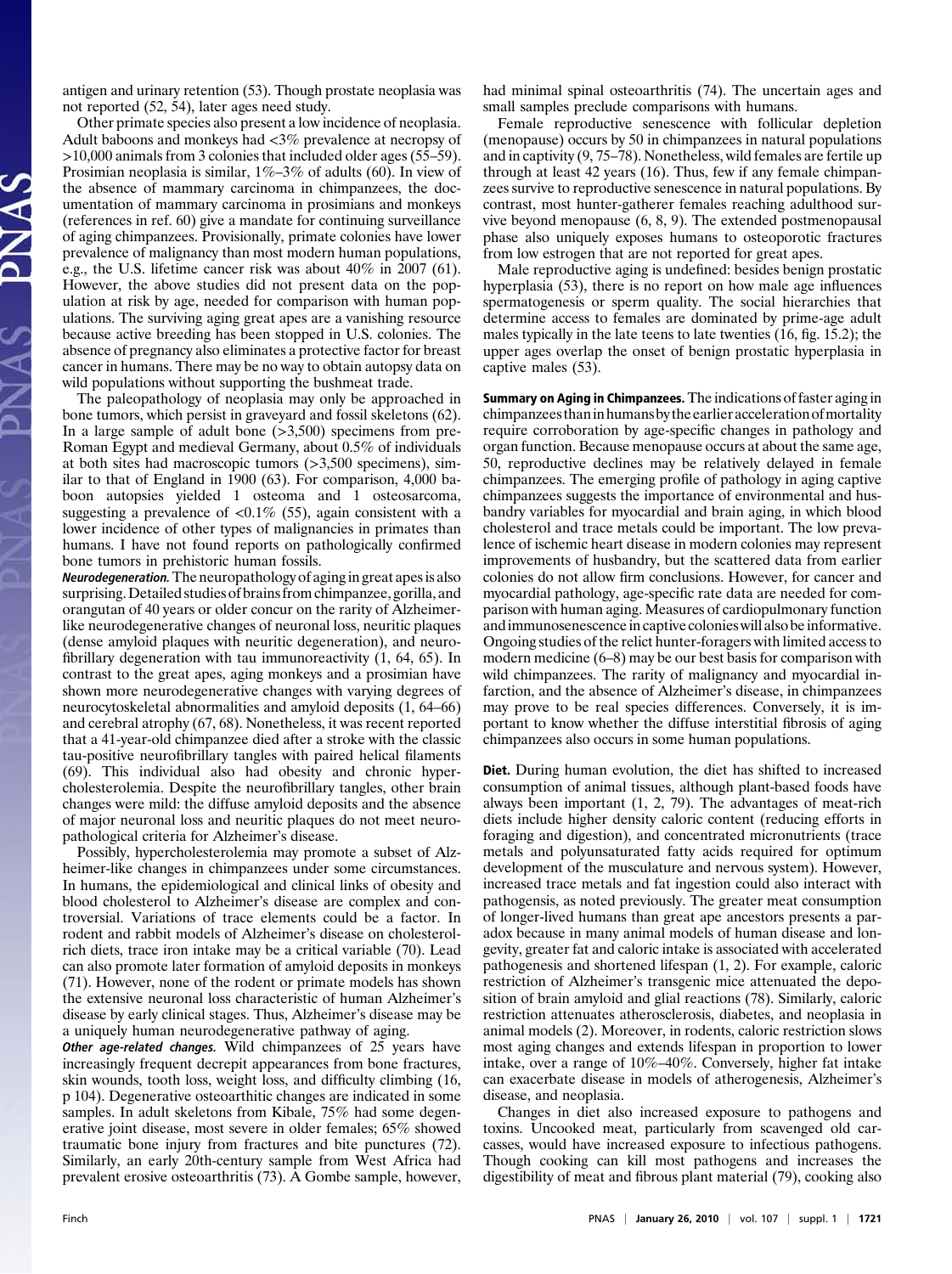accelerates nonenzymatic glyco-oxidation to form advanced glycation endproducts (AGEs) that are diabetogenic and proatherosclerotic in animal models and in clinical studies (80, 81). How did humans evolve increased longevity despite the greater fat intake and exposure to pathogens? Finch and Stanford (1) proposed that the diet and longevity shifts during the evolution were supported by meat-adaptive genes, with tradeoffs of mortality and for ingestion of fat and toxins, and pathogen exposure.

Genetic Changes. Before considering specific genes, it is notable that a small part of the DNA difference between humans and chimpanzees shows evidence of positive selection. Though there is  $4\%$  DNA sequence divergence, most (ca.  $3\%$ ), represents insertion-deletions (90 Mb difference between species) (82–84). The genome-wide single nucleotide (nt) differences are 1.23%, of which approximately 18% is within-species polymorphisms; thus, the fixed divergence at the species level for proteins is about 1% (82). Genes undergoing positive selection based on the ratio of nonsynonymous:synonymous mutations are overrepresented for immunity and host defense, diet, and brain (85). Moreover, genes associated with immunity and brain have variation clusters of highly localized groups of changes in coding regions (86).

de Magalhães and Church (87) examined human and chimpanzee genomes for longevity gene orthologs from short-lived animal models. Surprisingly, the aging-associated genes had less variation than the average, implying slower evolutionary change in the human lineage, e.g., of IGF1 and its receptor IGFR1, in which loss-of-function mutations increase mouse lifespan (2). Greater coding sequence divergence was observed in WRN (Werner's progeroid syndrome), but not other progeria genes, and genes associated with responses to pest/pathogens/parasites (Gene Ontology database accession no. GO:0009613).

The high incidence of neoplasia in humans is not explained so far by DNA sequences. Of 333 cancer-associated genes, the majority are almost identical in chimpanzees (88, 89). The human BRCA1 has an unusual number of Alu repeats that cause gene instability, whereas the chimpanzee BRCA1 has an 8-kb deletion that truncates the coregulated NBR2 gene. The breast cancer oncogenes BRCA2 and ERBB2 have multiple alleles, whereas chimpanzees have only the lower-cancer-risk human alleles. BRCA1 also shows evidence for positive selection at the coding level and Hardy-Weinburg disequilibrium in human populations. Influences of *BRCA1* and -2 alleles on early growth imply tradeoffs for growth and DNA repair relevant to the uniquely human pattern of early breast development with antagonist pleiotropy of later neoplasia (89).

Host defense system genes show evidence for positive selection, as noted. The most details may be available for the major histocompatibility complex (MHC) and sialic acid-binding Ig-like lectins (Siglecs). The MHC system is fundamental to innate and adaptive immunity: its >1,000 genes on CH6 are the most polymorphic of any gene system, particularly for variations in the peptide binding sites that determine host resistance. A major species difference is the loss of polymorphisms in class IA and B genes. Because the remaining MHC classes had equivalent variety, this class-specific loss of variation suggests a selective sweep (90). An MHC class I peptide that presents a SIV gag peptide to cytotoxic T lymphocytes in macaques (91) could be a target of selection in the ongoing SIVcpz infections noted earlier. There is no easy test of the adaptiveness of the numerous allele differences.

Differences in the Siglec lectin family of proteins (Ig superfamily) cell-surface glycoproteins have specific implications for host-defense evolution in studies from Varki and coworkers (92, 93). Siglecs bind the sialic acids on cell surfaces of macrophages and other immune-related cells. Siglec genes appear to have evolved very rapidly, because there is a much smaller divergence between mice and rats, which had a more distant common ancestor. Human-specific changes arose in at least 10 genes of the

 $50+$  genes involved in sialobiology. Human CD4<sup>+</sup> T cells have low expression of Siglecs relative to chimpanzees (93). Siglec-5 manipulation switched the species-type response to T-cell receptor (TCR) stimulation. This species difference may be a factor in Tcell-mediated diseases, including the much milder chimpanzee disease from HIV-1 and hepatitis B or C (94), and the apparent lack of spontaneous rheumatoid arthritis and bronchial asthma. These differences in immunoreactivity could involve the weaker expression of CD33rSiglecs of humans, relative to great apes (93). Siglecs also modulate Streptococcus invasiveness (GBS) (95). Direct species comparisons are needed of immune cell responses to specific pathogens and of transcriptomes and kinomes.

Humans also differ by the absence of N-glycolylneuraminic acid (Neu5Gc), a major sialic acid of chimpanzees and other great apes (92, 95). A mutation that occurred early in the genus Homo, at least before 0.5 M, inactivated the CMAH enzyme that produces Neu5Gc from its precursor Neu5Ac, with implications of Neu5Ac targeting human-specific pathogens. For example, the chimpanzee malarial parasite has a protein that binds preferentially to Neu5Gc during erythrocyte invasion, whereas that of the human parasite P. falciparum binds Neu5Ac. The extant P. falciparum is likely to have arisen from a single chimpanzee-to-human transfer event (96). The evolving human diet could also have had a role in these complex immunological scenarios, because normal tissues have traces of Neu5Gc, which may be acquired from ingestion of red meat and milk; this could stimulate chronic inflammation induced by anti-Neu5Gc antibodies and also facilitate metastasis (97).

Lastly, I consider the apolipoprotein  $E(ApoE)$  alleles, which modulate chronic inflammation and many aspects of aging in brain and arteries and which Sapolsky, Stanford, and I (1, 2, 98) have proposed as a meat-adaptive candidate gene in the increases of the human lifespan. Blood apoE mediates the clearance of triglyceride-rich lipoprotein components, and brain apoE transports cholesterol to neurons (100). ApoE4, the minor allele in all human populations  $\left($  <1%–45%), is considered ancestral in the genus *Homo* (99, 101). The uniquely human *apoE3* allele spread about 0.226 million years ago (MYA), range 0.18–0.58 MYA (101). These dates precede the emigration of modern H. sapiens from Africa and overlap with the increased organized hunting of large animals and the use of fire (102).

In general, the apoE4 allele shortens lifespan by several years and accelerates degenerative changes in arteries and brain (2, 99, 100, 103, 104). ApoE4 carriers have modestly higher total blood cholesterol, more oxidized blood lipids, and greater risk of coronary heart disease (ca. 40%) and Alzheimer's disease (depending on the population,  $E4/E4$  homozygotes have  $>10$ -fold excess risk).

## Table 3. Apolipoprotein E polymorphisms in humans and species differences

| ApoE residue (mature peptide) | $61^a$ | 112 | 158 |  |
|-------------------------------|--------|-----|-----|--|
| Human apoE3                   | R      |     | R   |  |
| ApoE4                         | R      | R   | R   |  |
| Chimpanzee                    |        | R   | R   |  |
| Gorilla                       |        | R   | R   |  |
| Orangutan                     |        | R   | R   |  |
| Mouse                         |        | R   | R   |  |

<sup>a</sup>Residue 61 determines apoE protein structure by domain interactions that influence lipid binding by the C terminus (1, 100, 108). Though chimpanzees, other primates, and many mammals have the R112 and R158 that define apoE4, these species differ from human apoE at residue 61. Genetically engineering the mouse apoE with R61T changed lipid-binding affinity to resemble human apoE4 (108). Thus, chimpanzee apoE is predicted to have lipid binding like apoE3 (1). Nonetheless, other amino acid differences from the chimpanzee may be important, because 4 of the 8 residues that showed evidence of positive selection in the human lineage are seated in the lipidbinding C terminus (109).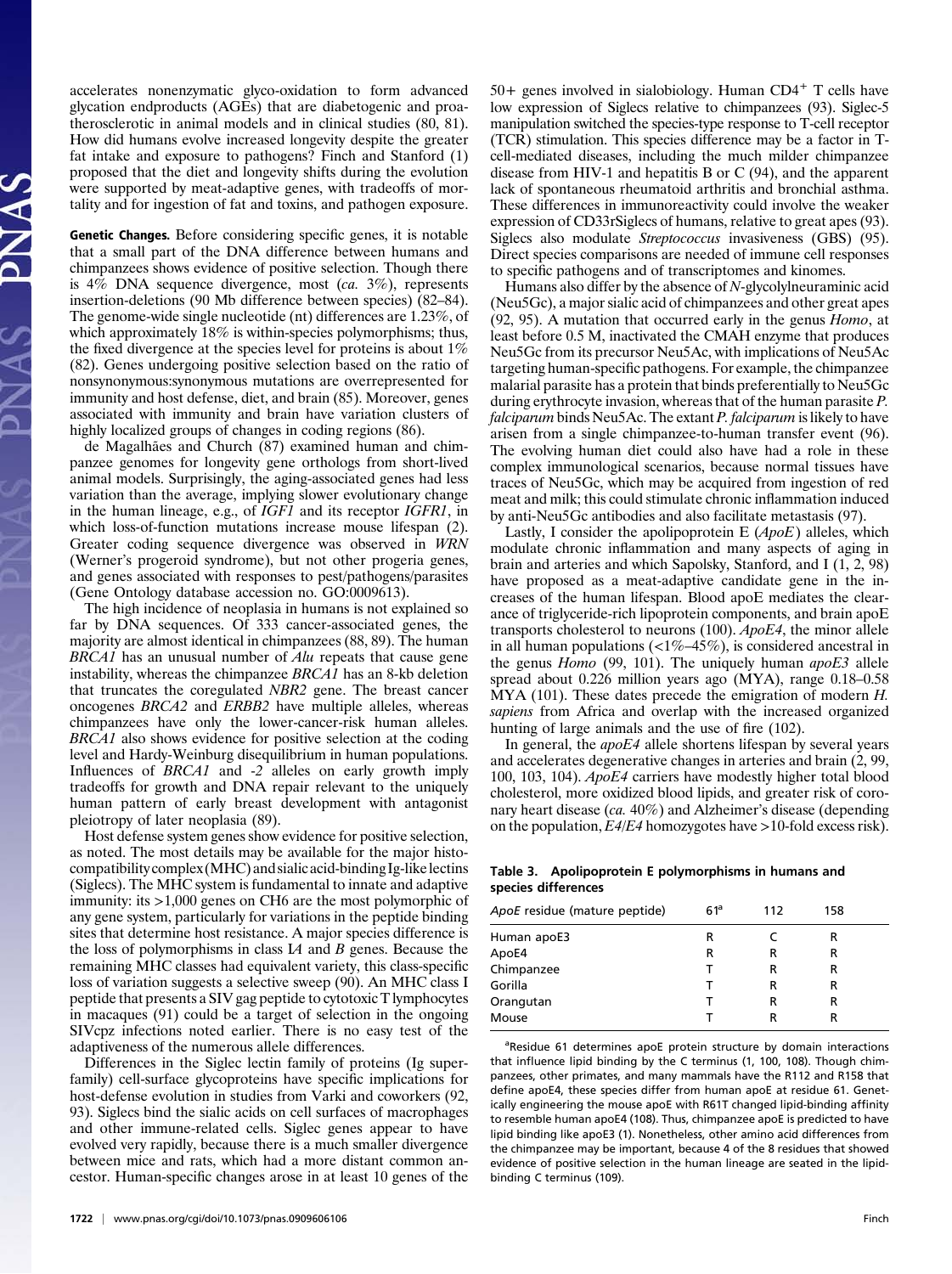ApoE4 carriers also have worse outcomes in traumatic brain injury and some neurological conditions. One mechanism may involve heightened inflammatory responses. In transgenic mice with targeted gene (TR) replacement of human apoE alleles, the TRapoE4 mice have monocyte reactivity (IL-6, IFN, NO, TNF $\alpha$ ) and greater bystander damage to neurons (105). On a fatty diet, TRapoE4 mice had larger adipocytes and impaired glucose tolerance (106); however, obesity and diabetes have not shown consistent apoE allele associations. Subcellularly, apoE4 causes more lysosomal leakage than apoE3, due to greater membrane disruption from peptide chain unfolding at lysosomal pH ("molten globule") (107); this biophysical feature of apoE4 is unique to humans and is implicated in the greater neurotoxicity of β-amyloid in  $a$ *poE4* transgenic models of Alzheimer's disease (100).

Though the chimpanzee apoE has 2 amino acids like apoE4, it is predicted to function like the human apoE3 isoform because of a further coding difference that influences peptide folding (108, 109) (Table 3). The putative apoE3-like function could contribute to the low levels of Alzheimer's and ischemic heart disease in chimpanzees noted previously. Although chimpanzee apoE has not shown allelic variation in small samples (101), serum cholesterol had considerable heritability in a former breeding colony (110).

Besides influencing brain aging, apoE alleles also affect brain development. Cortical neurons of young TR-apoE4 mice have less dendritic complexity (111), which may be a factor in their impaired spatial memory (112). ApoE alleles are increasingly included in studies of human development. In MRI studies of healthy juveniles, the *apoE4* carriers had a thinner entorhinal cortex (113). This regional growth difference is relevant to Alzheimer's disease, which causes early damage in the entorhinal cortex. In sum, the apoE alleles are remarkable for the range of pleiotropies on blood

- 1. Finch CE, Stanford CB (2004) Meat-adaptive genes and the evolution of slower aging in humans. Q Rev Biol 79:3–50.
- 2. Finch CE (2007) The Biology of Human Longevity. Inflammation, Nutrition, and Aging in the Evolution of Lifespans (Academic, San Diego).
- 3. Oeppen J, Vaupel JW (2002) Demography. Broken limits to life expectancy. Science 296:1029–1031.
- 4. Finch CE, Crimmins EM (2004) Inflammatory exposure and historical changes in human life-spans. Science 305:1736–1739.
- 5. Caspari R, Lee SH (2006) Is human longevity a consequence of cultural change or modern biology? Am J Phys Anthropol 129:512–517.
- 6. Kaplan HS, Hill K, Lancaster JB, Hurtado AM (2000) A theory of human life history evolution: Diet, intelligence, and longevity. Evol Anthropol 9:156–183.
- 7. Gurven M, Kaplan H (2007) Hunter-gatherer longevity: Cross-cultural perspectives. Popul Dev Rev 33:321–365.
- 8. Hawkes K, Smith KR, Robson SL (2009) Mortality and fertility rates in humans and chimpanzees: How within-species variation complicates cross-species comparisons. Am J Hum Biol 21:578–586.
- 9. Hawkes K (2004) Human longevity: The grandmother effect. Nature 428:128–129.
- 10. Finch CE, Pike MC, Witten M (1990) Slow mortality rate accelerations during aging in some animals approximate that of humans. Science 249:902–905.
- 11. Hill K, et al. (2001) Mortality rates among wild chimpanzees. J Hum Evol 40:437–450.
- 12. Crimmins EM, Drevenstedt G, Finch CE (2007) Evolution of the mortality curve: Changes in the age of minimum mortality. Paper presented at the Annual Meeting of the Population Association of America, March 27, 2007. Abstract available at http: //paa2007.princeton.edu/download.aspx?submissionId=71579.
- 13. Rosen RD (December 7, 2008) The lie of the jungle. Washington Post, p W14.
- 14. Jeune B, et al. (2009) Jeanne Calment's and her successors. Biographical notes on the longest living humans. Supercentenarians, ed Maier H (Springer, Berlin).
- 15. Williams JM, et al. (2008) Causes of death in the Kasekela chimpanzees of Gombe National Park, Tanzania. Am J Primatol 70:766–777.
- 16. Goodall J (1986) The Chimpanzees of Gombe: Patterns of Behavior (Harvard Univ Press, Boston).
- 17. Keele BF, et al. (2009) Increased mortality and AIDS-like immunopathology in wild chimpanzees infected with SIVcpz. Nature 460:515–519.
- 18. Hopkins ME, Nunn CL (2007) A global gap analysis of infectious agents in wild primates. Divers Distrib 13:561–572.
- 19. Gurven M, Kaplan H, Supa AZ (2007) Mortality experience of Tsimane Amerindians of Bolivia: Regional variation and temporal trends. Am J Hum Biol 19:376–398.
- 20. Black FL (1975) Infectious diseases in primitive societies. Science 187:515–518.
- 21. Parkin TG (1992) Demography in Roman Society (Johns Hopkins Press, Baltimore). 22. Scheidel W (2007) Demography. The Cambridge History of the Greco-Roman World,
- Scheidel W, Morris I, Saller R (Cambridge Univ Press, Cambridge, UK), pp 38–86.
- 23. Hoppa RD, Vaupel JW (2002) The Rostock manifesto for paleodemography. Paleodemography: Age Distributions from Skeletal Samples (Cambridge Studies in

cholesterol, immune responses, brain development, and arterial and Alzheimer's disease. As a hedge against overinterpretations of these broad effects, it may be reassuring that apoE alleles have not shown consistent associations with fertility or neoplasia (2).

Given these adverse effects of *apoE4*, at least in modern environments, the persistence of the allele has been proposed as the result of balancing selection, as in malarial protection by heterozygotes of hemoglobinopathies  $(1, 98)$ . Two examples are under discussion, for which the evidence must be considered as preliminary. In hepatitis C infections, apoE4 carriers incurred less fibrotic damage by allele dose (114, 115), whereas Brazilian slum children carrying *apoE4* showed less diarrhea and associated impairments of cognitive development (116, 117).

The hyperreactivity of human T cells noted previously, and the inflammatory responses in apoE4 carriers, may be part of an evolved group of heightened immune defenses relative to great apes that decreased baseline mortality represented in the  $q_{min}$ , as discussed earlier. However, the heightened immune responses could then have delayed adverse effects in cardiovascular disease and other chronic conditions of aging that involve inflammation (2) and that became more prevalent in the 20th century. This suggestion extends the antagonistic pleiotropy theory of aging in which genes selected for early advantages can have delayed adverse effects that are under weaker selection. The unique human social system of multigenerational support in child nurture has been argued as a key factor in the selection for delayed disability and increased life expectancy at later ages (1, 2, 7–9, 98).

ACKNOWLEDGMENTS. The author is grateful for valuable comments from Kurt Benirshcke and Agit and Nissi Varki. Support was provided by the National Institute on Aging and the Ellison Medical Foundation.

Biological and Evolutionary Anthropology; 31), Hoppa RD, Vaupel JW, eds (Cambridge Univ Press, Cambridge, UK).

- 24. Preston SH (1976) Mortality Patterns in National Populations, with Special Reference to Recorded Causes of Death (Academic, San Diego).
- 25. Crimmins EM, Finch CE (2006) Infection, inflammation, height, and longevity. Proc Natl Acad Sci USA 103:498–503.
- 26. Hadrup SR, et al. (2006) Longitudinal studies of clonally expanded CD8 T cells reveal a repertoire shrinkage predicting mortality and an increased number of dysfunctional cytomegalovirus-specific T cells in the very elderly. J Immunol 176:2645-2653.
- 27. Parish ST, Wu JE, Effros RB (2009) Modulation of T lymphocyte replicative senescence via TNF-α inhibition: Role of caspase-3. J Immunol 182:4237–4243.
- 28. Pita-Lopez ML, et al. (2009) Effect of ageing on CMV-specific CD8 T cells from CMV seropositive healthy donors. Immun Ageing 6:11.
- 29. Desquilbet L, et al.; Multicenter AIDS Cohort Study (2009) Relationship between a frailty-related phenotype and progressive deterioration of the immune system in HIV-infected men. J Acquir Immune Defic Syndr 50:299–306.
- 30. Palinski W, Nicolaides E, Liguori A, Napoli C (2009) Influence of maternal dysmetabolic conditions during pregnancy on cardiovascular disease. J Cardiovasc Transl Res 2:277–285.
- 31. Mazumder B, Almond D, Park K, Crimmins EM, Finch CE (2009) Lingering prenatal effects of the 1918 Influenza Pandemic on cardiovascular disease. J Devel Origin Health Disease 1:1–9.
- 32. Spyridopolous I, et al. (2009) Accelerated telomere shortening in leukocyte subpopulations of patients With coronary heart disease. Role of cytomegalovirus seropositivity. Circulation 120(14):1364–1372.
- 33. Murphy WA, Jr, et al. (2003) The iceman: Discovery and imaging. Radiology 226: 614–629.
- 34. Ruffer M (1911) On arterial lesions found in Egyptian mummies. J Pathol Bacteriol 15:453–462.
- 35. Bruetsch WL (1959) The earliest record of sudden death possibly due to atherosclerotic coronary occlusion. Circulation 20:438–441.
- 36. Blaha M, et al. (2009) Absence of coronary artery calcification and all-cause mortality. JACC Cardiovasc Imaging 2:692–700.
- 37. Rennenberg RJ, et al. (2009) Vascular calcifications as a marker of increased cardiovascular risk: A meta-analysis. Vasc Health Risk Manag 5:185–197.
- 38. Cockburn A, Barraco RA, Reyman TA, Peck WH (1975) Autopsy of an Egyptian mummy. Science 187:1155–1160.
- 39. Magee R (1998) Arterial disease in antiquity. Med J Aust 169:663–666.
- 40. Andrus SB, Portman OW, Riopelle AJ (1968) Comparative studies of spontaneous and experimental atherosclerosis in primates. II lesions in chimapnzees, including myocardial infarction and cerebral aneurysms. Prog Biochem Pharmacol 4:393–419.
- 41. Ratcliffe HL (1965) Age and the environment as factors in the nature and frequency of cardiovascular lesions in mammals and birds in the Philadelphia Zoological Gardens. Ann N Y Acad Sci 7:715–735.